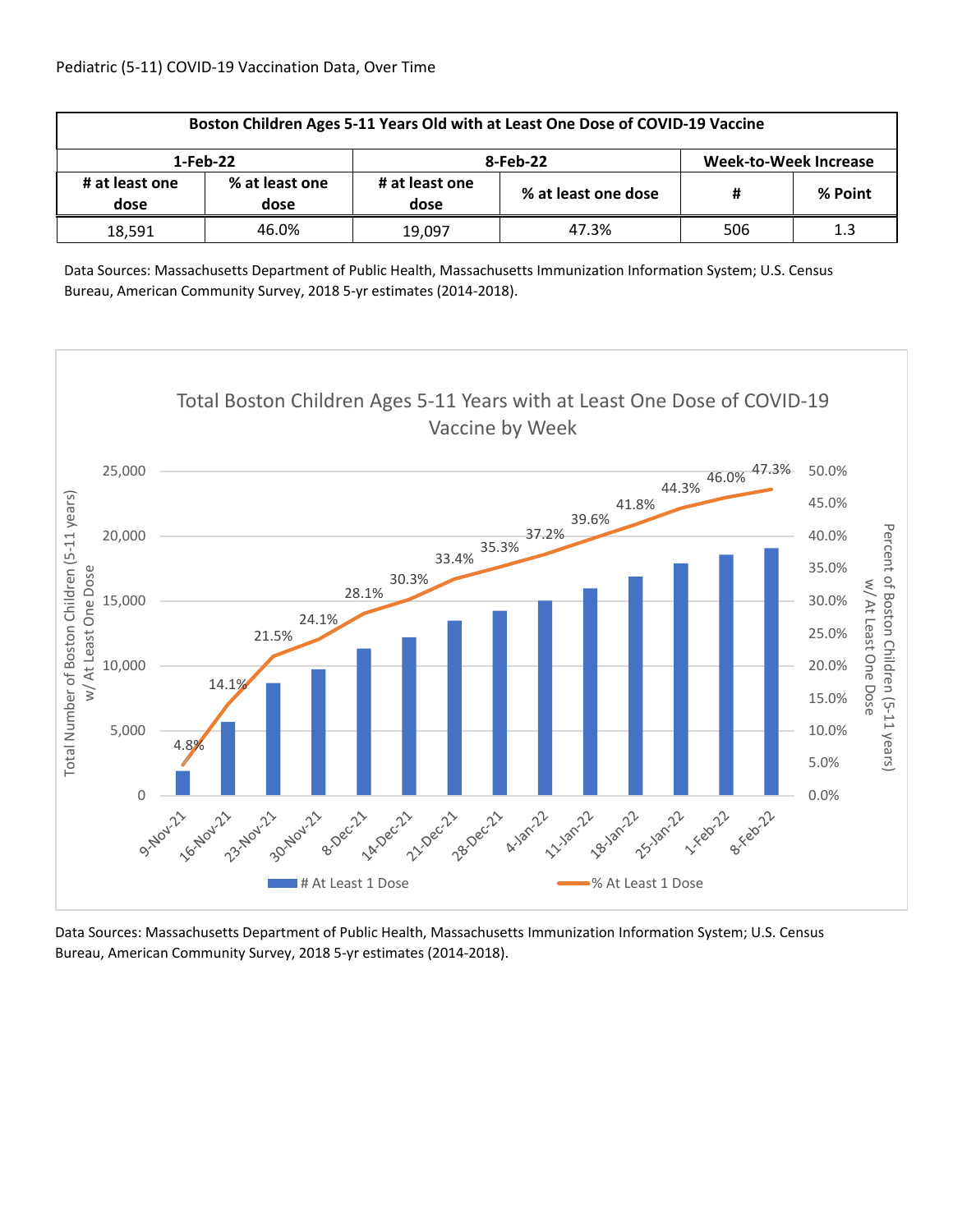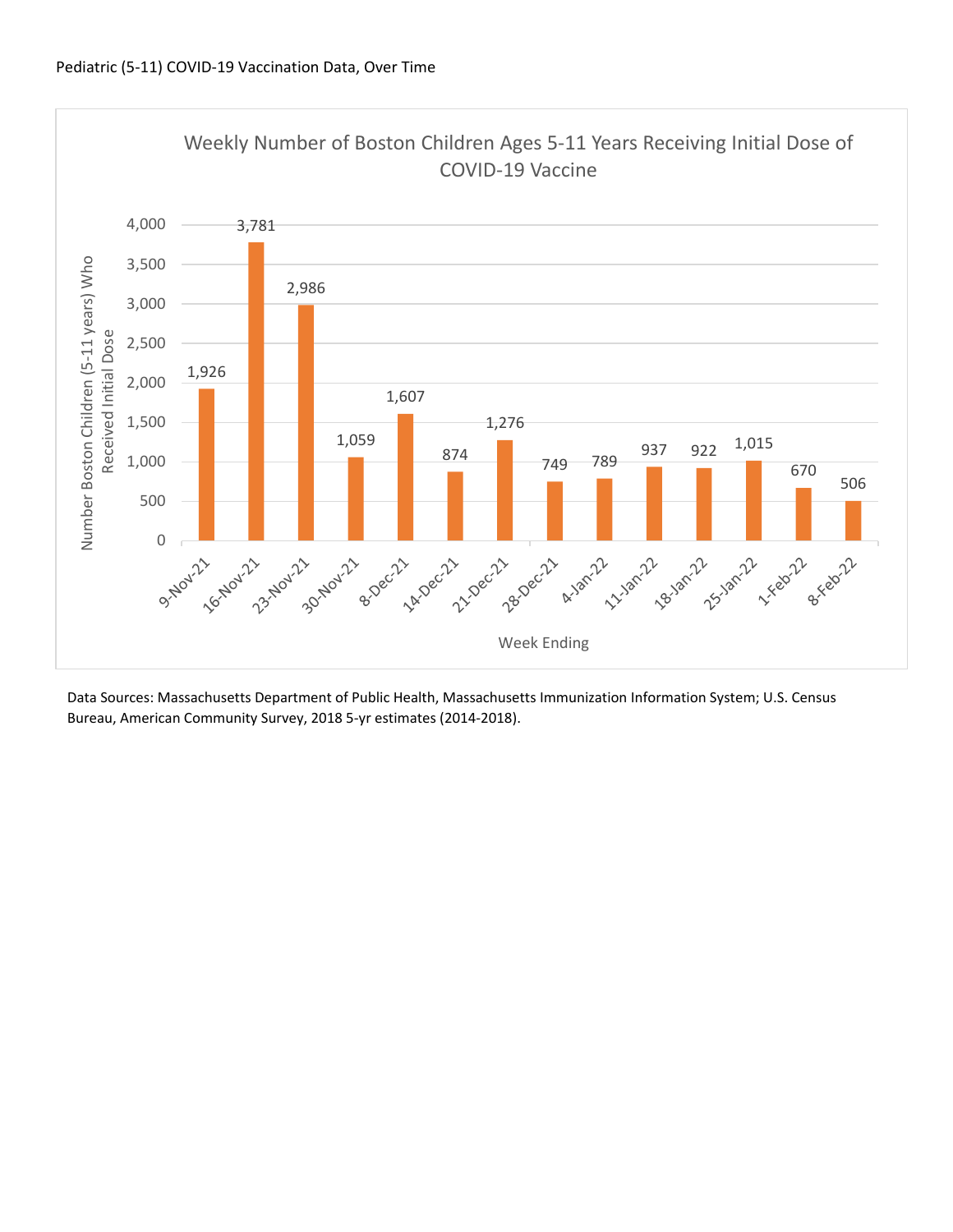| Boston Children Ages 5-11 Years Old who are Fully Vaccinated for the COVID-19 Vaccine |                       |          |                                 |     |         |  |  |
|---------------------------------------------------------------------------------------|-----------------------|----------|---------------------------------|-----|---------|--|--|
| 1-Feb-22                                                                              |                       | 8-Feb-22 | Week-to-Week<br><b>Increase</b> |     |         |  |  |
| # Fully Vaccinated                                                                    | % Fully<br>Vaccinated |          | % Fully<br>Vaccinated           | #   | % Point |  |  |
| 13,484                                                                                | 33.4%                 | 14,260   | 35.3%                           | 776 | 1.9     |  |  |

Data Sources: Massachusetts Department of Public Health, Massachusetts Immunization Information System; U.S. Census Bureau, American Community Survey, 2018 5‐yr estimates (2014‐2018).

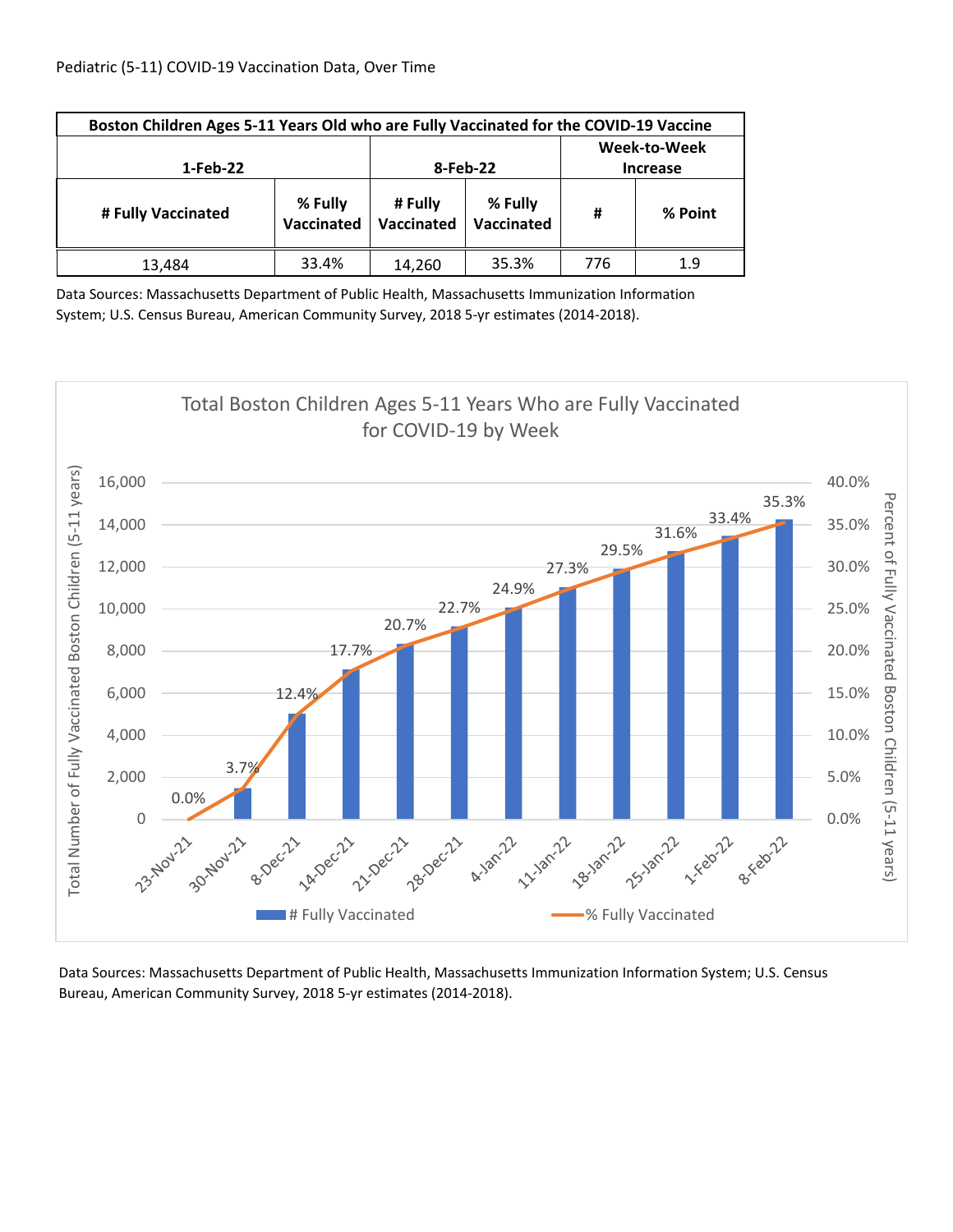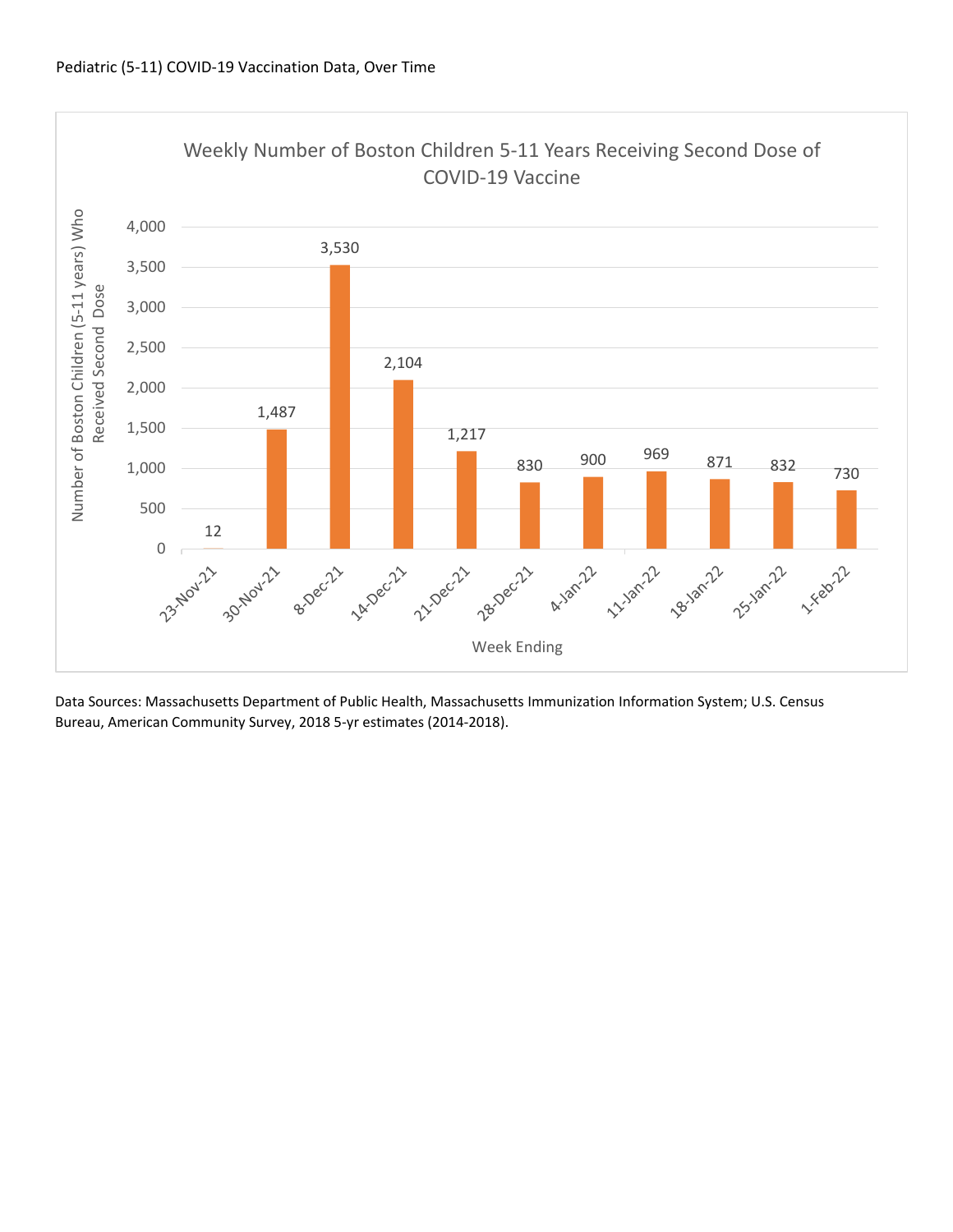

\* Total number of Boston children with at least one dose (5‐11 years old) is 19,097 as of 2/8/2022; population‐based percentages for children of other racial/ethnic groups (n=2,765) are not included in this chart due to unavailable comparable population data.

Asian/PI = Asian, Native Hawaiian, and Pacific Islander.

NOTE: Population estimates for the specified age group of children ages 5‐11 are not available by race/ethnicity. Therefore, the population size of children ages 5‐11 in each racial/ethnic group was approximated as follows: population estimate of children ages 5‐10 + 40% of the population estimate of children ages 10‐14.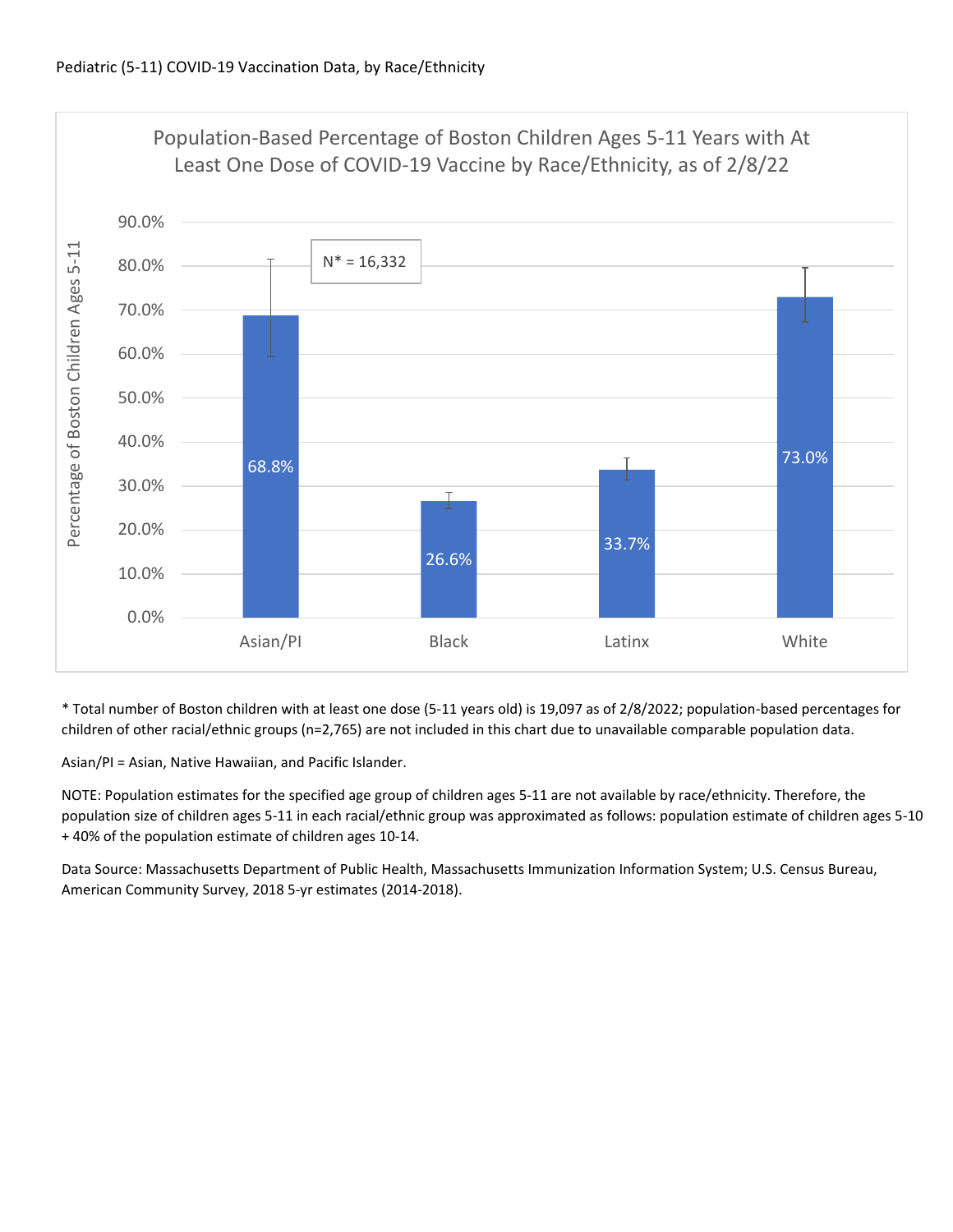

\* Total number of Boston children who are fully vaccinated (5‐11 years old) is 14,260 as of 2/8/2022; population‐based percentages for children of other racial/ethnic groups (n=1,959) are not included in this chart due to unavailable comparable population data.

Asian/PI = Asian, Native Hawaiian, and Pacific Islander.

NOTE: Population estimates for the specified age group of children ages 5‐11 are not available by race/ethnicity. Therefore, the population size of children ages 5‐11 in each racial/ethnic group was approximated as follows: population estimate of children ages 5‐10 + 40% of the population estimate of children ages 10‐14.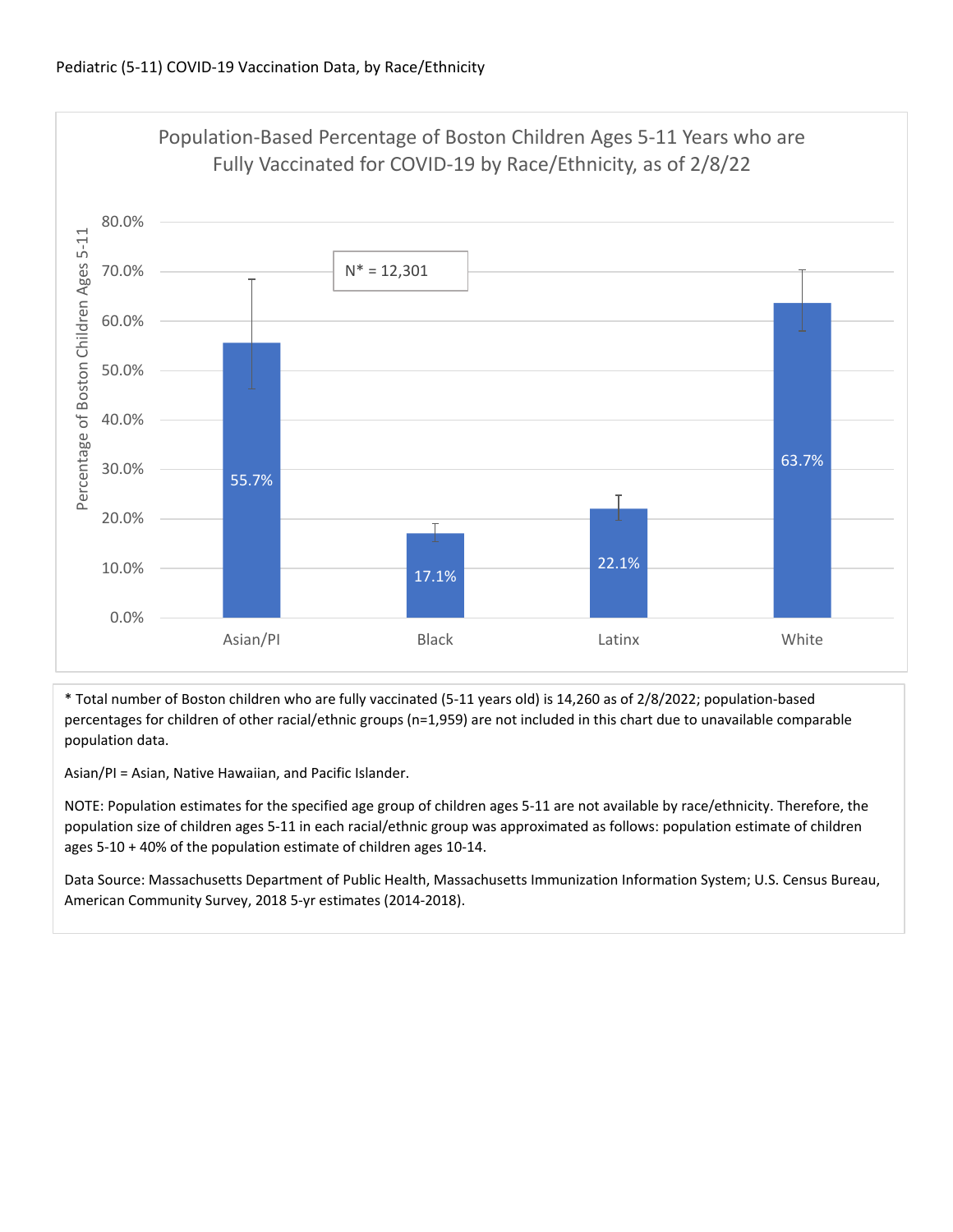| Boston Children Age 5-11 Years with At Least One Dose of COVID-19 Vaccine by ZIP, as of 2/8/22 |            |       |                 |            |            |            |  |
|------------------------------------------------------------------------------------------------|------------|-------|-----------------|------------|------------|------------|--|
|                                                                                                | <b>ZIP</b> | Pop   | At Least 1 Dose |            |            |            |  |
| Neighborhood                                                                                   |            |       | Count           | % Estimate | 95% CI (L) | 95% CI (U) |  |
| BB/BH/DT/NE/WE                                                                                 | 02108      | $**$  | 110             | $**$       | $**$       | $**$       |  |
| BB/BH/DT/NE/WE                                                                                 | 02109      | $***$ | 93              | $**$       | $**$       | $**$       |  |
| BB/BH/DT/NE/WE                                                                                 | 02110      | $***$ | 44              | $***$      | $***$      | $***$      |  |
| South End                                                                                      | 02111      | 424   | 344             | 81.1%      | 57.7%      | 100.0%     |  |
| BB/BH/DT/NE/WE                                                                                 | 02113      | 159   | 67              | 42.1%      | 29.8%      | 71.8%      |  |
| BB/BH/DT/NE/WE                                                                                 | 02114      | 341   | 274             | 80.4%      | 52.5%      | 100.0%     |  |
| Fenway                                                                                         | 02115      | 707   | 262             | 37.1%      | 27.2%      | 58.2%      |  |
| BB/BH/DT/NE/WE                                                                                 | 02116      | 502   | 529             | 99.9%      | 80.3%      | 100.0%     |  |
| South End                                                                                      | 02118      | 1,573 | 771             | 49.0%      | 39.4%      | 64.9%      |  |
| Roxbury                                                                                        | 02119      | 2,550 | 962             | 37.7%      | 32.1%      | 45.7%      |  |
| Roxbury                                                                                        | 02120      | 762   | 263             | 34.5%      | 26.7%      | 48.7%      |  |
| Dorchester 21-25                                                                               | 02121      | 3,563 | 964             | 27.1%      | 23.7%      | 31.4%      |  |
| Dorchester 22-24                                                                               | 02122      | 1792  | 804             | 44.9%      | 36.7%      | 57.7%      |  |
| Dorchester 22-24                                                                               | 02124      | 4778  | 1,644           | 34.4%      | 30.2%      | 39.9%      |  |
| Dorchester 21-25                                                                               | 02125      | 2192  | 923             | 42.1%      | 35.9%      | 51.0%      |  |
| Mattapan                                                                                       | 02126      | 2591  | 726             | 28.0%      | 23.7%      | 34.3%      |  |
| South Boston                                                                                   | 02127      | 1543  | 750             | 48.6%      | 41.4%      | 58.8%      |  |
| East Boston                                                                                    | 02128      | 3815  | 1,857           | 48.7%      | 43.3%      | 55.5%      |  |
| Charlestown                                                                                    | 02129      | 1265  | 923             | 73.0%      | 59.8%      | 93.5%      |  |
| Jamaica Plain                                                                                  | 02130      | 1848  | 1,470           | 79.5%      | 68.0%      | 95.8%      |  |
| Roslindale                                                                                     | 02131      | 2742  | 1,428           | 52.1%      | 45.1%      | 61.6%      |  |
| West Roxbury                                                                                   | 02132      | 1519  | 1,225           | 80.6%      | 66.9%      | 101.5%     |  |
| Allston/Brighton                                                                               | 02134      | 541   | 283             | 52.3%      | 36.9%      | 89.6%      |  |
| Allston/Brighton                                                                               | 02135      | 1367  | 887             | 64.9%      | 52.9%      | 83.8%      |  |
| <b>Hyde Park</b>                                                                               | 02136      | 3153  | 1,291           | 40.9%      | 35.0%      | 49.3%      |  |
| Allston/Brighton                                                                               | 02163      | $***$ | $\ast$          | $***$      | $***$      | $***$      |  |
| BB/BH/DT/NE/WE                                                                                 | 02199      | $***$ | $\ast$          | $***$      | $***$      | $***$      |  |
| South Boston                                                                                   | 02210      | $**$  | 65              | $**$       | $**$       | $**$       |  |
| Fenway                                                                                         | 02215      | $***$ | 98              | $***$      | $***$      | $***$      |  |

BB/BH/DT/NE/WE = Back Bay/Beacon Hill/Downtown/North End/West End.

\* Value has been suppressed because the dose records number in the specified ZIP code area is less than 30.

\*\* Suppressed due to unstable population denominator estimates.